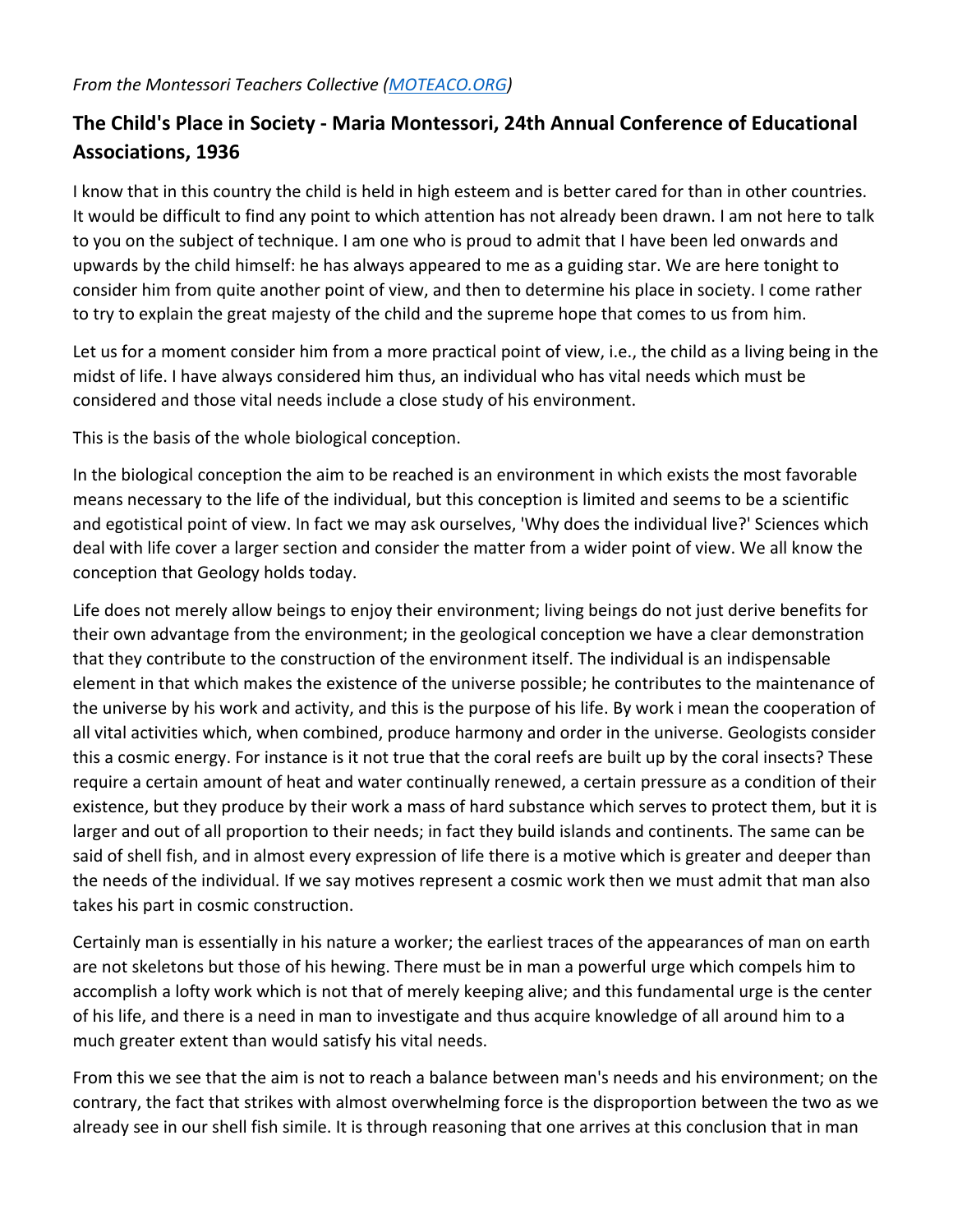there exists this strong urge toward work, but we also have tangible proof of the fact in the psychology of the child. If our Montessori work has been of value, it is because it has revealed to us 'Man As The Worker'. We had to prepare a favorable environment, full of all necessary means for his living and then leave him free to act in it. It is interesting to note that the child did not use his liberty merely to experience enjoyment from the environment, neither did he behave as one who hated restrictions, but he manifested himself as one fascinated, attracted to concentrated work. When he found himself in a suitable environment he burst forth into work, as a spring of water suddenly released. He repulsed many of the conditions that stood for individual satisfaction; he discarded all aids and did not seek for rest, but asked for more and more work. He took from the environment for himself only that which was purely necessary for his existence, and he merged himself in the fascination of a work of his own selection, without rest, moved by his own urge. Through this phenomenon there came a complete transformation of the child, a new kind of child was revealed - one full of joy and at the same time orderly and calm, thus providing happier social relations with all his companions irrespective of their age. Not only was this beneficial to his mentality, but also to his physical health. It was as if another nature had arisen and come to the surface.

We saw then that it was through 'work' that the normality of man revealed itself to us. It is not an environment which merely offers an individual satisfaction which is necessary, nor one satisfying all the exigencies of physical hygiene, nor one that offers play or dissipations, nor one that entertains the mind in brilliant fantasy, nor one that seduces by the warmth of affection - all this is not sufficient; in order to call forth from the deep 'normality' work is necessary.

This 'work' goes beyond all needs of the child himself, and it reminds us of these other creatures we have already mentioned whose 'work' exceed their needs. This need for a similar reorientation with regard to 'work' has been pointed out to us by the child, so he has indeed taught us some fundamental secret which concerns humanity. Through him we have been able to decipher something clearly written in the soul of man which had not been seen before. It is then clear that the child - the creature from which we have sprung - contains intact the directive principles of human life which we have lost.

Were the child our teacher he would say that we were mistaken in believing that we do everything for our own satisfaction. We really do it impelled by that inner urge which goes beyond our individual needs because we have a cosmic finality to which we must contribute.

Instead, man has made himself the center and aim of his work, he has considered it done for his personal satisfaction and from this conception arises the tragic conflict of human existence.

In this profound error, this giving exclusively egotistical aims to the enormous environment which he has built up, man has forgotten the child, he has omitted to build an environment suitable to its needs, and has forgotten to establish conditions of freedom for the child.

We have worked for our own liberation and yet we have forgotten to liberate the child; we have forgotten to frame laws for him, he is the forgotten citizen. The child must also have an environment of his own, acquire his own freedom - this is the foundation of all social questions. We must consider the child from a loftier point of view and to do this we need not remain in the field of ideals only; on the contrary we must consider the child as he really is - as the active builder and not only the germ of man. He is as it were a worker in a mighty construction, that being the cosmic mission entrusted to him - the construction of humanity itself.